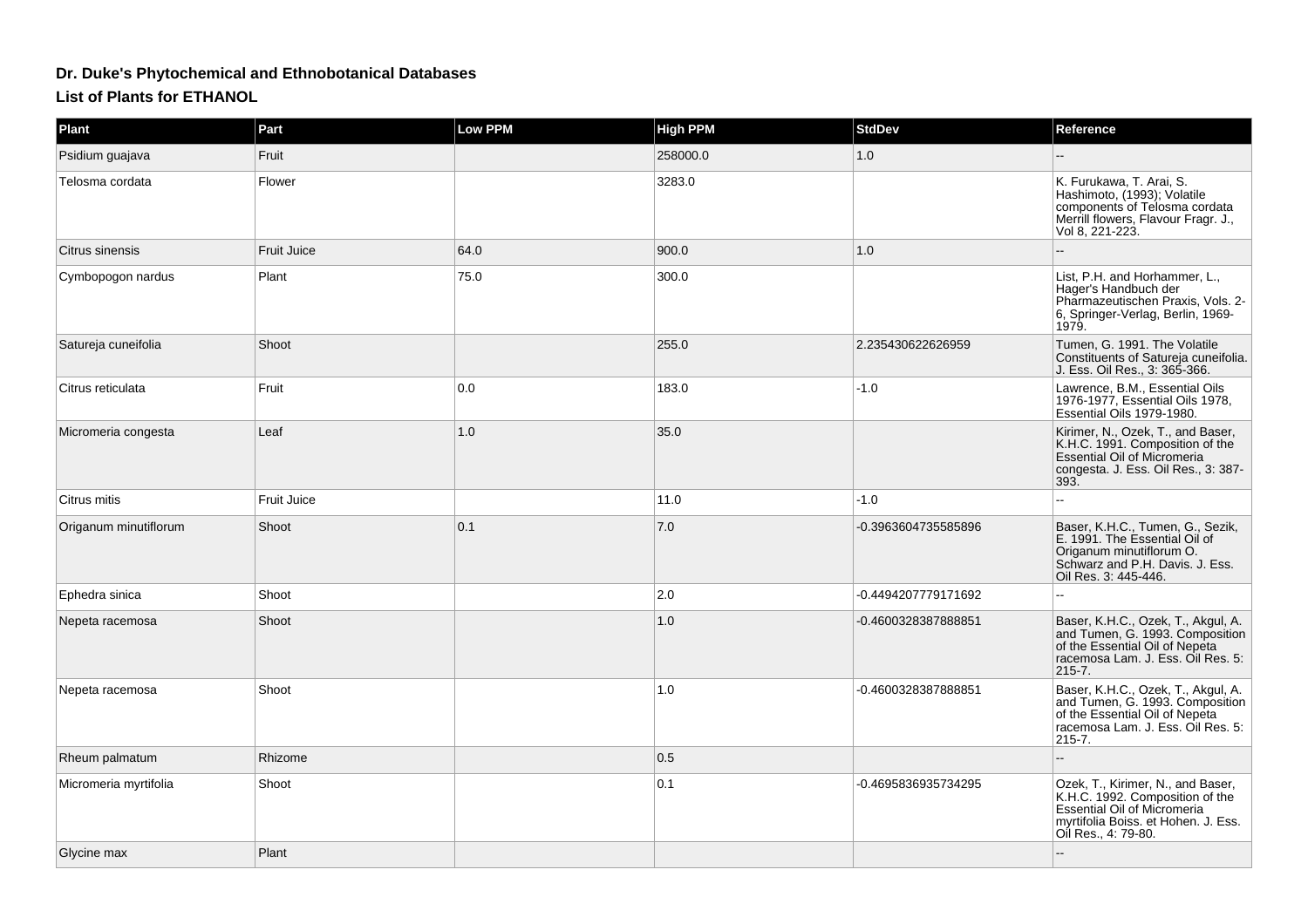| Plant                              | Part                 | Low PPM | <b>High PPM</b> | <b>StdDev</b> | Reference                                                                                                                                |
|------------------------------------|----------------------|---------|-----------------|---------------|------------------------------------------------------------------------------------------------------------------------------------------|
| Cucumis melo                       | Petiole              |         |                 |               |                                                                                                                                          |
| Petroselinum crispum               | Leaf                 |         |                 |               |                                                                                                                                          |
| Nicotiana tabacum                  | Leaf                 |         |                 |               | List, P.H. and Horhammer, L.,<br>Hager's Handbuch der<br>Pharmazeutischen Praxis, Vols. 2-<br>6, Springer-Verlag, Berlin, 1969-<br>1979. |
| Annona muricata                    | Plant                |         |                 |               |                                                                                                                                          |
| Citrus aurantium                   | Plant                |         |                 |               | $\sim$                                                                                                                                   |
| Petroselinum crispum               | Plant                |         |                 |               | Lawrence, B.M., Essential Oils<br>1976-1977, Essential Oils 1978,<br>Essential Oils 1979-1980.                                           |
| Zea mays                           | Silk Stigma Style    |         |                 |               |                                                                                                                                          |
| Panax ginseng                      | Shoot                |         |                 |               |                                                                                                                                          |
| Datura stramonium                  | Plant                |         |                 |               |                                                                                                                                          |
| Carica papaya                      | Fruit                |         |                 |               | Jim Duke's personal files.                                                                                                               |
| Brassica oleracea var. botrytis I. | Plant                |         |                 |               |                                                                                                                                          |
| Hibiscus sabdariffa                | Fruit                |         |                 |               | <b>Chemical Constituents of Oriental</b><br>Herbs (3 diff. books)                                                                        |
| Chrysanthemum x morifolium         | Plant                |         |                 |               | List, P.H. and Horhammer, L.,<br>Hager's Handbuch der<br>Pharmazeutischen Praxis, Vols. 2-<br>6, Springer-Verlag, Berlin, 1969-<br>1979. |
| Hibiscus sabdariffa                | Leaf                 |         |                 |               | <b>Chemical Constituents of Oriental</b><br>Herbs (3 diff. books)                                                                        |
| Hibiscus sabdariffa                | Seed                 |         |                 |               | <b>Chemical Constituents of Oriental</b><br>Herbs (3 diff. books)                                                                        |
| Liquidambar orientalis             | Resin, Exudate, Sap  |         |                 |               |                                                                                                                                          |
| Pelargonium graveolens             | <b>Essential Oil</b> |         |                 |               | $-$                                                                                                                                      |
| Malus domestica                    | Plant                |         |                 |               |                                                                                                                                          |
| Mentha spicata                     | <b>Essential Oil</b> |         |                 |               |                                                                                                                                          |
| Citrullus lanatus                  | Fruit Juice          |         |                 |               |                                                                                                                                          |
| Artemisia pallens                  | Plant                |         |                 |               | --                                                                                                                                       |
| Liquidambar styraciflua            | Resin, Exudate, Sap  |         |                 |               |                                                                                                                                          |
| Brassica oleracea var. botrytis I. | Flower               |         |                 |               |                                                                                                                                          |